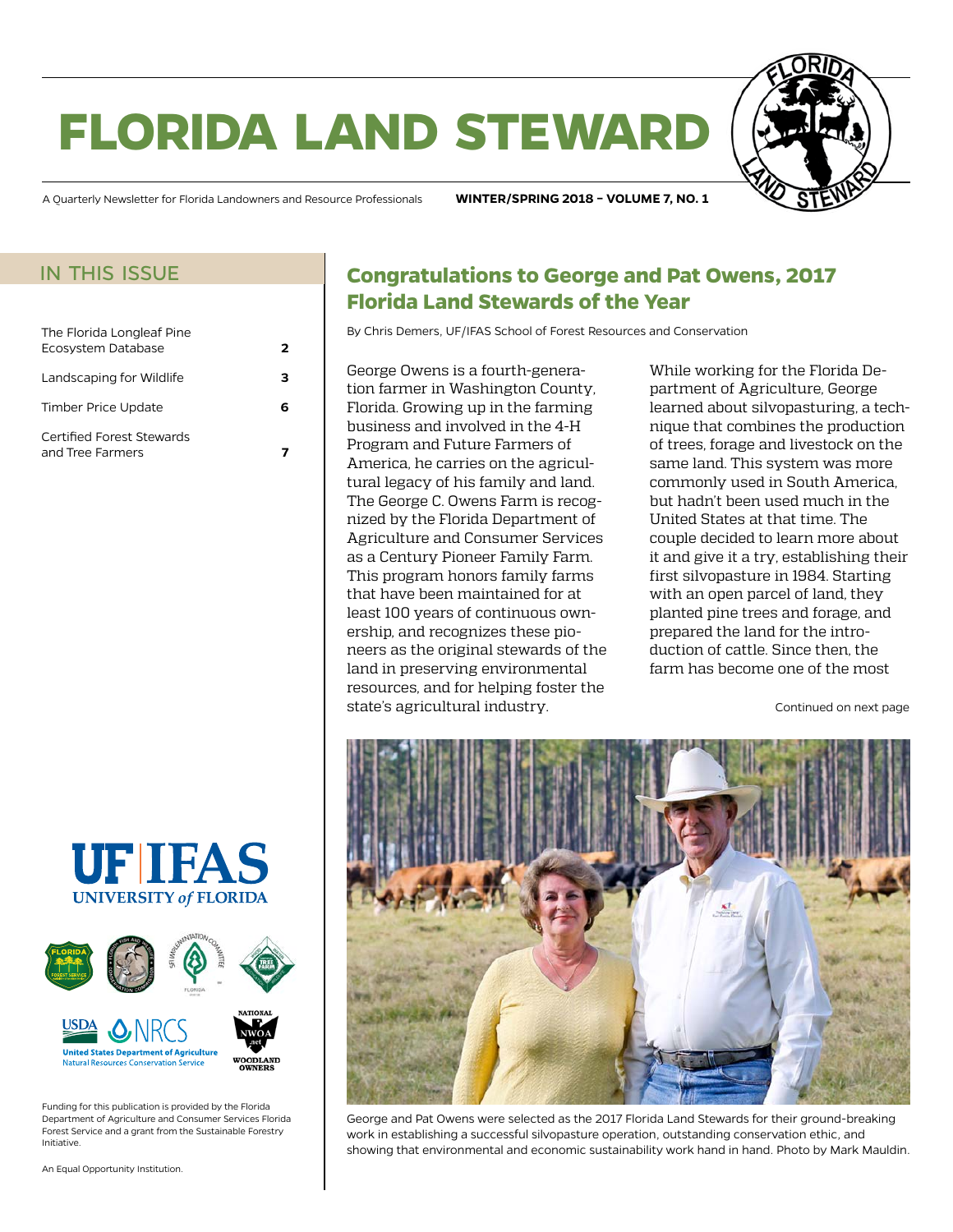<span id="page-1-0"></span>Congratulations to George and Pat Owens, 2017 Florida Land Stewards of the Year....continued from previous page

renowned silvopasture operations in the Southeastern United States. The trees are managed for highvalue saw logs and at the same time provide shade, shelter, and forage for livestock, reducing stress and increasing forage production. This is an intentional, integrated and intensively managed system designed to optimize timber, forage and livestock production from the same acreage, at the same time.

Silvopastoral systems offer distinct economic and environmental benefits. Among the most important is the potential for annual revenue, and therefore improved cash flow compared to what can be expected from timber production alone. Other advantages from the timber management perspective include vegetation control under tree canopies by grazing, and increased tree growth as a by-product of forage fertilization and animal waste recycling.

Silvopastures provide benefits to livestock management as well. There is a longer grazing period compared to open pasture due to earlier green-up and delayed forage maturity under tree canopies. Trees offer shelter to livestock from heat and inclement weather.

Planning for a silvopasture requires careful consideration of suitable tree, forage and livestock species for intended sites, and markets. Selected tree and forage species need to be able to share the existing site resources and produce acceptable growth. The state-of-the-art silvopastoral systems consist of three complementary plant components: trees, and both warm- and cool- season forage species. Beef cattle are usually the livestock of choice, but other animal species are compatible

with silvopastoral systems, such as goats, horses, sheep and deer.

Florida Land Steward Partners strive to assist landowners in achieving their forest, wildlife and agricultural goals for their properties. George C. Owens Farm demonstrates that environmental and economic sustainability walk hand in hand in good stewardship. Join us for a tour of the property on March 14, 2018: [https://](https://fsp-tour031418.eventbrite.com/) [fsp-tour031418.eventbrite.com](https://fsp-tour031418.eventbrite.com/) 



Silvopasture combines timber and livestock forage production on the same acres. This system provides many financial and environmental benefits.

## **The Florida Longleaf Pine Ecosystem Database**

By Brian Camposano, Florida Forest Service and Amy Knight, Florida Natural Areas Inventory

The Florida Longleaf Pine Ecosystem Geodatabase is a partnership between the Florida Forest Service (FFS) and Florida Natural Areas Inventory (FNAI) to develop a central source of information on the distribution and ecological condition of longleaf pine ecosystems in Florida. Longleaf pine ecosystems are among the most diverse in North America, supporting a large array of herbs and grasses, as well as rare animal species such as

red-cockaded woodpeckers and gopher tortoises. Although longleaf pine forests and savannas once dominated the southeastern coastal plain, they have been drastically reduced from an estimated 90 million acres to around 3 million. There is significant interest, both regionally and state-wide, for longleaf pine restoration on both public and private land. **This project contributes to longleaf pine restoration, management, and conservation** 

#### **by helping us better understand how longleaf pine is currently distributed and the condition of the associated habitat.**

Since 2012, with funding from the USDA Forest Service, we have worked with partners throughout the state to gather location and condition information on longleaf pine stands, primarily on public lands. However, most recent gains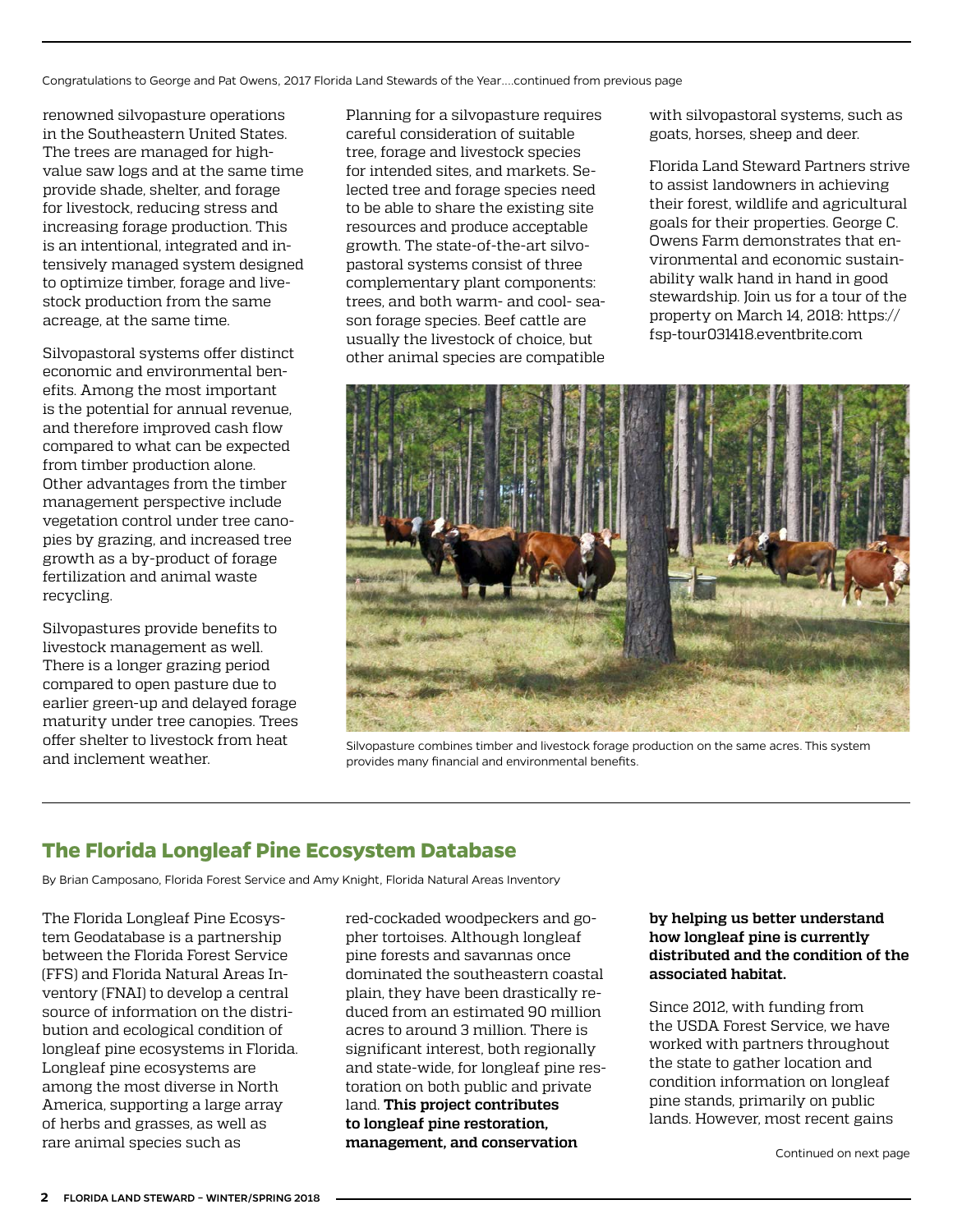<span id="page-2-0"></span>The Florida Longleaf Pine Ecosystem Database....continued from previous page

in longleaf pine planting have been on private lands, and the project is currently focused on filling those data gaps.

#### **How You Can Help**

The FFS and FNAI are requesting voluntary assistance from forest landowners and managers to improve our knowledge about longleaf pine stands in Florida. To make it easy, we have developed an online form for entering information about the occurrence and condition of longleaf pine stands. Click here to access the form: [http://cosspp.maps.](http://cosspp.maps.arcgis.com/apps/GeoForm/index.html?appid=6d4d38894ac1450ab372be4aa410c455) [arcgis.com/apps/GeoForm/](http://cosspp.maps.arcgis.com/apps/GeoForm/index.html?appid=6d4d38894ac1450ab372be4aa410c455) [index.html?appid=6d4d38894ac1450](http://cosspp.maps.arcgis.com/apps/GeoForm/index.html?appid=6d4d38894ac1450ab372be4aa410c455) [ab372be4aa410c455](http://cosspp.maps.arcgis.com/apps/GeoForm/index.html?appid=6d4d38894ac1450ab372be4aa410c455)

We would like to know if you own or manage longleaf pine and the location of the stand(s). It is also helpful to know if your current stand(s) are not longleaf pine. On the form, you also have the option to fill in other details about the stand.

Landowners with longleaf pine have other options for participation. Contact your local FFS county forester to request a no-cost assessment



The statewide longleaf pine data set will be used for longleaf forest restoration and management planning across Florida. Photo by Gary Knight.

and learn about other services provided to private landowners: [FreshFromFlorida.com/](http://FreshFromFlorida.com/CountyForester) [CountyForester](http://FreshFromFlorida.com/CountyForester)

#### **How This Information Will Be Used**

Information about longleaf pine will become a part of a statewide data set that can be used by various organizations for restoration and management planning, as well as providing localized management

recommendations to interested private landowners. For example, the FFS may use the data to help prioritize cost-share projects; or local Longleaf Implementation Teams may use the data to develop a restoration work plan for their region.

There is no regulatory component to this project, and at no time will participation in this project cause a landowner to be compelled to manage or otherwise modify their property in any way. The data is intended for display on a map. We do not keep or report any ownership information in the database for privately held lands. Contact us for more information about map display options or concerns.

To access the Longleaf Pine Geo-Form or obtain more information about the project, please visit the project website: [FNAI.org/LongleafGDB.cfm](http://www.fnai.org/longleafGDB.cfm)

#### **Questions?**

Brian Camposano, Forest Ecologist, Florida Forest Service (850) 681-5890, [Brian.Camposano@freshfromflorida.com](file:///C:\Users\camposb\AppData\Local\Microsoft\Windows\INetCache\Content.Outlook\UM8YKBRE\Brian.Camposano@freshfromflorida.com)

## **Landscaping for Wildlife**

By Pete Diamond, Florida Fish and Wildlife Conservation Commission

Mention the phrase "habitat conservation" and most people envision large tracts of land in rural areas with a diversity of animal habitats. The truth of the matter is that wildlife is all around us, even in our smaller urban and suburban backyards, and many of the animals living in these areas have the same needs as those inhabiting large preserves or undisturbed forestlands.

Providing a few habitat necessities for animals living closer to developed areas – or enhancing existing habitat features – can go a long way toward benefitting resident birds, mammals, reptiles, and amphibians. A well-rounded landscape could also make all the difference to travel-weary migratory birds. Good habitat, whether it's in a backyard garden, a five-acre farmstead, or a 500-acre ranch, meets the basic needs of wildlife by providing food, water, cover, and space for reproducing and raising young.

#### **Wildlife Essentials: Food, Water, and Cover**

Food is a critical need of all living organisms and native plants form the foundation of the food chain in natural systems. Gardens and landscapes with a diverse array of native grasses, wildflowers, shrubs, and trees will yield seeds, pollen, nectar, edible foliage, berries, nuts, and insects while also providing cover. Key considerations with regard

Continued on next page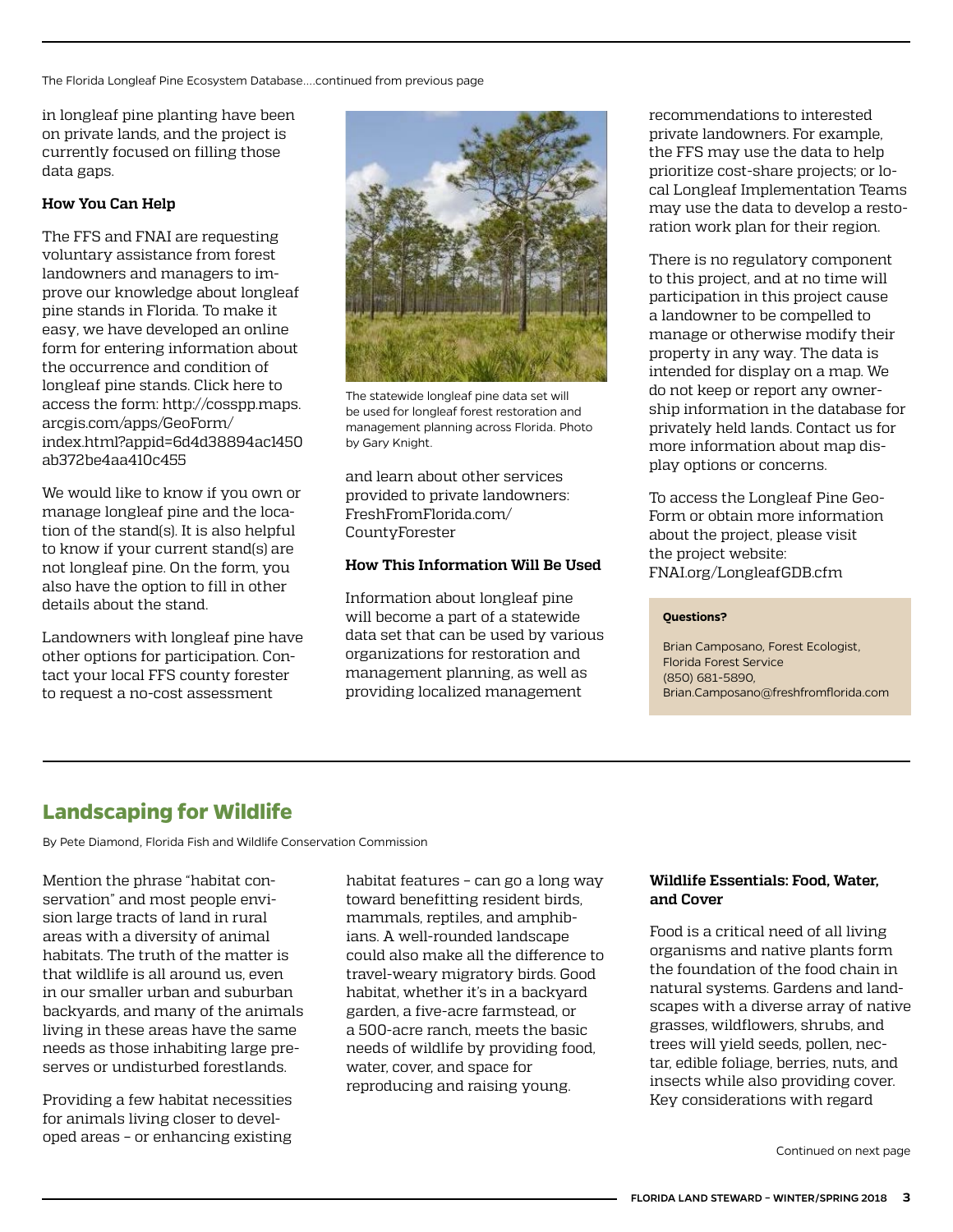

Creating, maintaining, or enhancing habitat is good for Florida's wildlife. Photo by Florida Fish and Wildlife Conservation Commission.

to food sources for wildlife are diversity, availability, and reliability.

It's also important to ensure that wildlife have a year-round supply of food in quantities that are fairly consistent from one year to the next. This is especially true in residential areas where natural food sources may be more limited. Various types of feeders, such as those for birds, squirrels, and hummingbirds, can supplement seasonal food offerings of native plants. For some species of birds, feeders can be helpful during winter months, especially in colder parts of the state.

Water is another essential element for animal health and survival. Adding a birdbath, container water garden, or small pond can become a reliable and important source of drinking water that many species will come to depend on, especially during drier times of the year.

Birds need to bathe in order to keep their feathers in good working order. Many animals' lives are integrally linked with water and wetland habitats. Frogs and dragonflies, for example, start their lives in water. Others, such as turtles, herons,

and otters depend on permanent water sources for their survival.

Placing water features near a tree or shrub offers visiting birds a place to perch. Adding rocks or partially submerged logs can double as basking sites for turtles or as fishing platforms for wading birds. Enhance aesthetics with plantings of native grasses and regionally adapted shrubs. This added cover may increase the use of water features by certain types of wildlife.

Protective cover is another key habitat requirement. Wildlife need shelter from storms as well as from the hot sun and winter winds. Cover provides places to hide from predators and, conversely, offers screening for predators to stalk prey. A diversity of cover types is best. Groundcovers, native grasses, perennial plants, and short shrubs offer low, dense cover. Balance these with twiggy and multi-stemmed, medium-height and taller shrubs, as well as a mix of deciduous and evergreen plants. Brush piles can be a refuge for reptiles while dead trees, or standing snags, can provide cover and nesting habitat for bats, squirrels, and some bird species.



Alternatively, landowners can install nesting boxes for birds *(<http://edis.ifas.ufl.edu/uw058>)* and roosting houses for insect-eating bats *(<http://edis.ifas.ufl.edu/uw290>)*.

#### **Existing with Pets and Livestock**

Along with making backyards more wildlife friendly, it's important to consider interactions with family pets and livestock. Manage pets appropriately by limiting their access to areas where they may harass or prey on songbirds, reptiles, or mammals. Some planting and habitat enhancements that draw wildlife closer to the ground and closer to developed areas could make certain wildlife more prone to attacks by pets. Free-ranging domestic cats, for example, are estimated to kill more than 1.3 billion birds and more than 6.3 billion mammals annually in the United States (Loss et al, 2013).

Be mindful, too, that pets and domesticated livestock could be injured in conflicts with wildlife. Domesticated and wild animals are naturally more defensive when cornered or when protecting their young. Guard against predators, like opportunistic coyotes, by keeping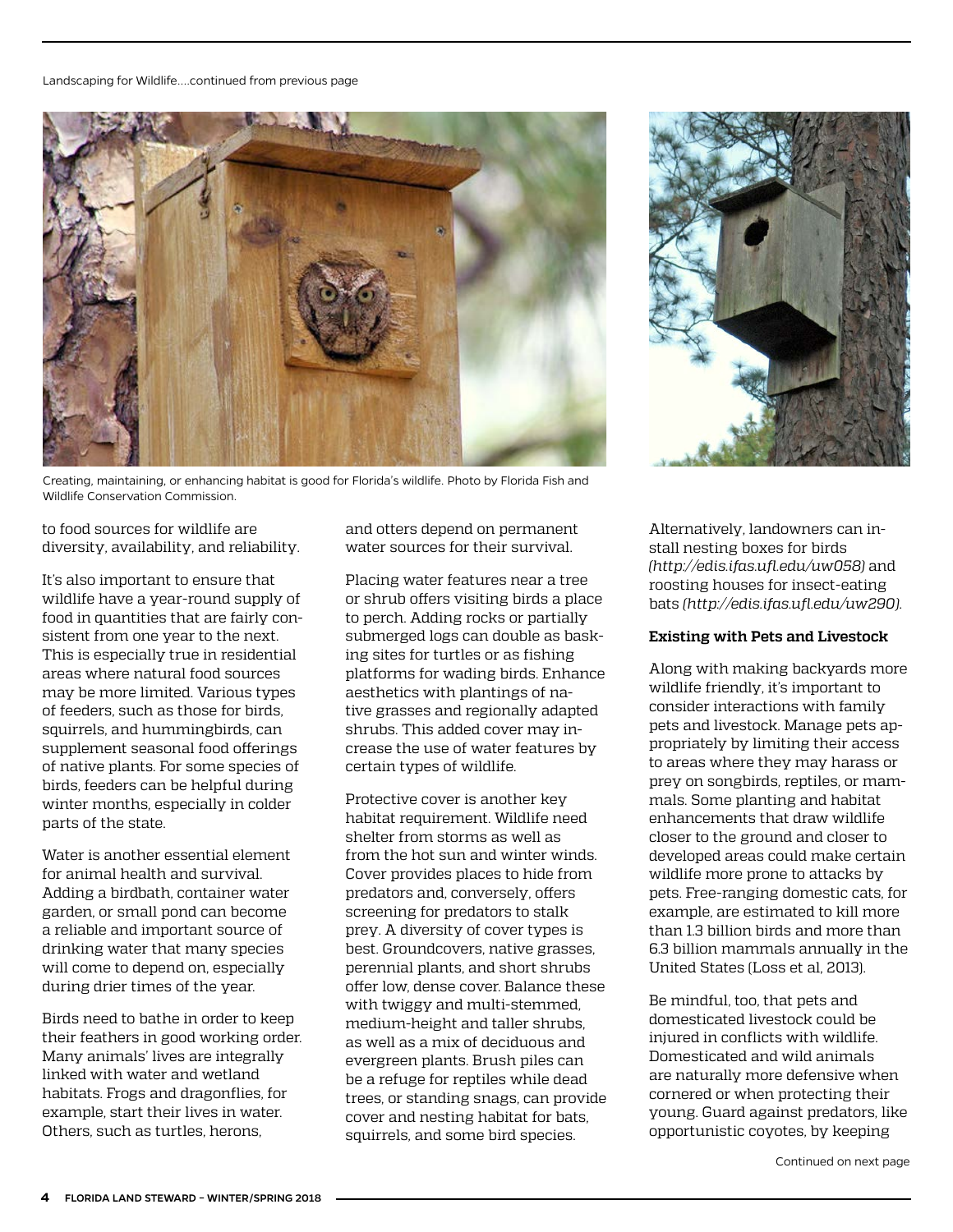

While they can be attractive, invasive plants like mimosa can take over, displace more desirable natives, and spread to other places.

pets on leashes or in fenced areas and by securing pets and livestock at the onset of dusk.

#### **Invasive Species**

Removing invasive plants from natural areas and gardens is an integral part of improving habitat for Florida's wildlife. Besides displacing beneficial native species, exotic invasive plants typically provide little or no food value for wildlife. These nonnative species are also responsible for decreasing biodiversity and altering ecosystems, including changing soil chemistry and increasing the frequency, risk, and intensity of wildland fires.

Providing basic habitat elements – food, water, and cover – is simple enough to do and can have far-reaching benefits for a whole host of wild creatures. In

our increasingly urbanized world, no effort to assist wildlife should be considered too small. Creating, maintaining, or enhancing habitat is good for Florida and it's good for Florida's wildlife. Adding native Florida plants provides multiple benefits for wildlife. Besides being attractive and suitable for home landscapes, these garden-worthy species will also grow well in all parts of the state. You can create a list of suitable plants to your county, site conditions, and purpose with the Florida Native Plant Society's Natives for Landscaping tool at: [http://www.fnps.org/plants](https://urldefense.proofpoint.com/v2/url?u=http-3A__www.fnps.org_plants&d=DwMFAg&c=pZJPUDQ3SB9JplYbifm4nt2lEVG5pWx2KikqINpWlZM&r=RDI9fzZmeinhE7lTv5nBLw&m=hsvJsCe6AC1iPLCRhu5kFoLhsB0xFd8R8XTO4fhjeDo&s=9DIqW-keBru54fdBiAH0fNPb-V2ymBEYQKtTYQ7zgao&e=)

**Additional sources of information about wildlife, wildlife habitats, and landscaping for wildlife:**

**Florida Fish and Wildlife Conservation Commission** <http://www.myfwc.com/>

**Florida Native Plant Society** <http://www.fnps.org/home/>

**National Wildlife Federation** <https://www.nwf.org/>

**UF/IFAS Extension, Electronic Data Information Source (EDIS)**  <http://edis.ifas.ufl.edu/>

**Your Backyard Woods and Wildlife**  Handbook available at the UF/IFAS Extension Bookstore <http://ifasbooks.ifas.ufl.edu/>

**Loss, S.R., T. Will, and P.P. Mara. 2013.**  The impact of free-ranging domestic cats on wildlife of the United States. Nature Communications 4, Article number: 1396. [http://www.nature.com/articles/](http://www.nature.com/articles/ncomms2380) [ncomms2380](http://www.nature.com/articles/ncomms2380)

## **Get Email Updates!**

Don't miss out on upcoming events and news! A lot happens between issues of this quarterly newsletter. Send an email to [cdemers@ufl.edu](mailto:cdemers%40ufl.edu?subject=) to be added to the stewardship listsery. Updates are sent every week or two and include the latest calendar of workshops, tours and other events, a link to the current issue of this newsletter, updates on cost-share and other assistance programs and resources, and other stewardship related information.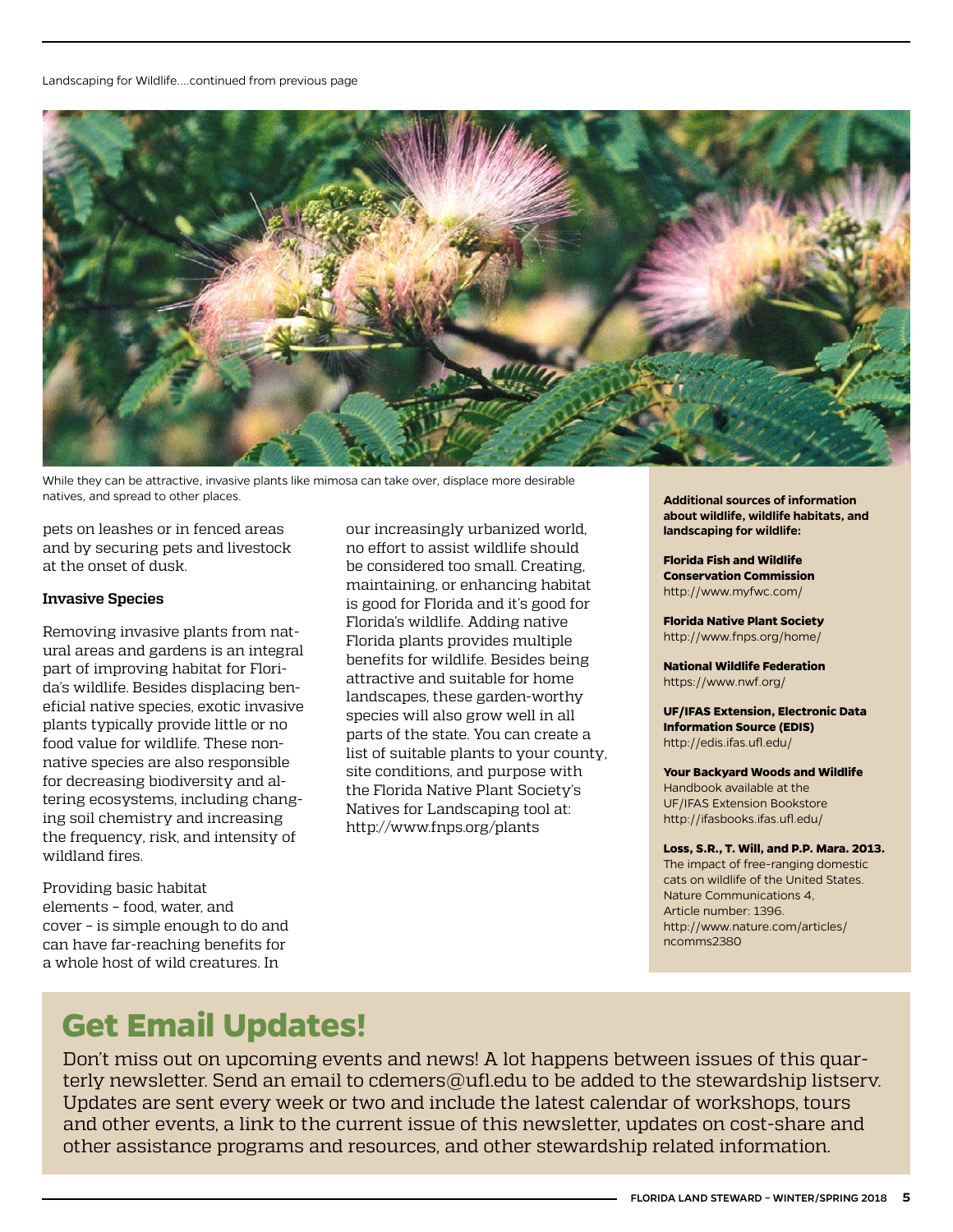# <span id="page-5-0"></span>**TIMBER PRICE UPDATE**

The timber pricing information below is useful for observing trends over time, but does not reflect current conditions at a particular location. Landowners considering a timber sale are advised to solicit the services of a consulting forester to obtain current local market conditions.

Average stumpage prices for the three major products in Florida, as reported in the **4th Quarter 2017** Timber Mart-South report were:

#### **Florida Stumpage Prices**

**Pine pulpwood:** \$37/cord (\$14/ton), same as 3rd Qtr. 2017

**Pine C-N-S:** \$59/cord (\$22/ton), same

**Pine sawtimber:** \$79/cord (\$30/ton), ↑

#### **Trend Report**

Average stumpage prices were up across most of the south this quarter. Most 4th quarter 2017 average stumpage prices in Florida were level with or up from the 3rd quarter, with pine sawtimber up about \$2 per ton, on average. A sweeping overhaul of the Tax Code passed by Congress in December 2017 has triggered many questions about timber taxes. To help private forest landowners, foresters, loggers and timber businesses with their 2017 tax return filings and planning for the new tax law changes in 2018, a one-hour free webinar will be presented by Dr. Linda Wang at 1 pm ET on March 2. See<https://timbertax.org/>for information on this webinar and other timber tax resources.



Timber Mart-South is compiled and produced at the Center for Forest Business, Warnell School of Forest Resources, University of Georgia, under contract with the Frank W. Norris Foundation, a non-profit corporation serving the forest products industry.See<http://www.tmart-south.com/>for information on subscriptions.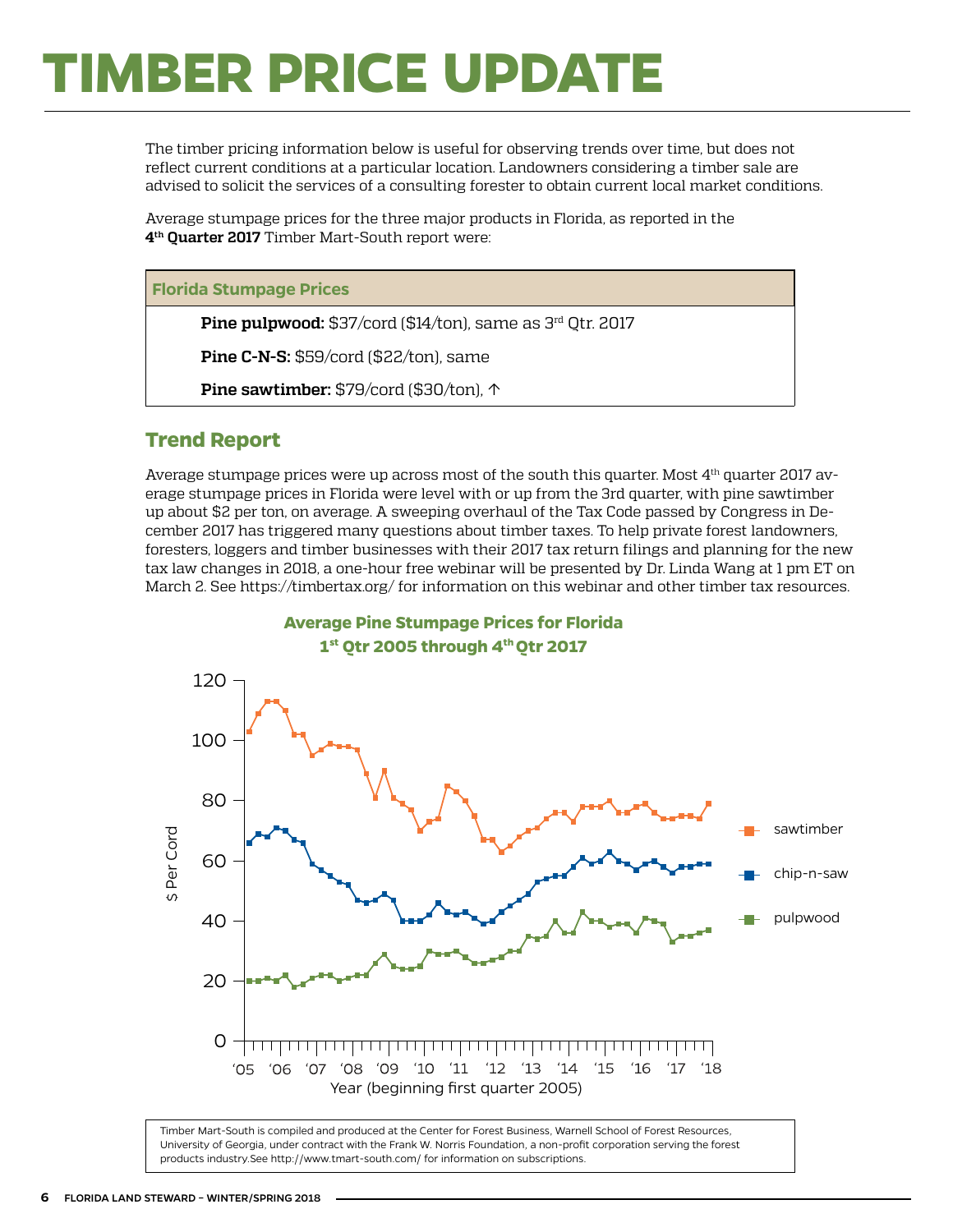# <span id="page-6-0"></span>**CONGRATULATIONS CERTIFIED FOREST STEWARDS AND TREE FARMERS**

For more information about becoming a Certified Forest Steward or Tree Farmer, contact your Florida Forest Service County Forester, consultant or learn about it at:

[http://www.](http://www.freshfromflorida.com/Divisions-Offices/Florida-Forest-Service/For-Landowners/Programs/) [freshfromflorida.com/](http://www.freshfromflorida.com/Divisions-Offices/Florida-Forest-Service/For-Landowners/Programs/) [Divisions-Offices/](http://www.freshfromflorida.com/Divisions-Offices/Florida-Forest-Service/For-Landowners/Programs/) [Florida-Forest-Service/](http://www.freshfromflorida.com/Divisions-Offices/Florida-Forest-Service/For-Landowners/Programs/) [For-Landowners/](http://www.freshfromflorida.com/Divisions-Offices/Florida-Forest-Service/For-Landowners/Programs/) [Programs/](http://www.freshfromflorida.com/Divisions-Offices/Florida-Forest-Service/For-Landowners/Programs/)

or

http://[www.](http://www.floridaforest.org) [floridaforest.org](http://www.floridaforest.org) These landowners have a current Forest Stewardship and/or Tree Farm management plan for their property and have demonstrated excellent stewardship of their land resources.



R.B. and Cecil Davis, Hamilton County Dan and Jane Hendry with Dave Dean Stewart (L) with Ricky Jones,



Dan and Jane Hendry with Dave Conser (center), Alachua County



Santa Rosa County



Fred Clark (L) with Dave Conser, Alachua County





John Hodges, Santa Rosa County Jonathan Harris, Washington County





Robert Case, Hamilton County **The Steven Potosky, Washington County** Tim, Chase and Catherine Rudder,



Escambia County